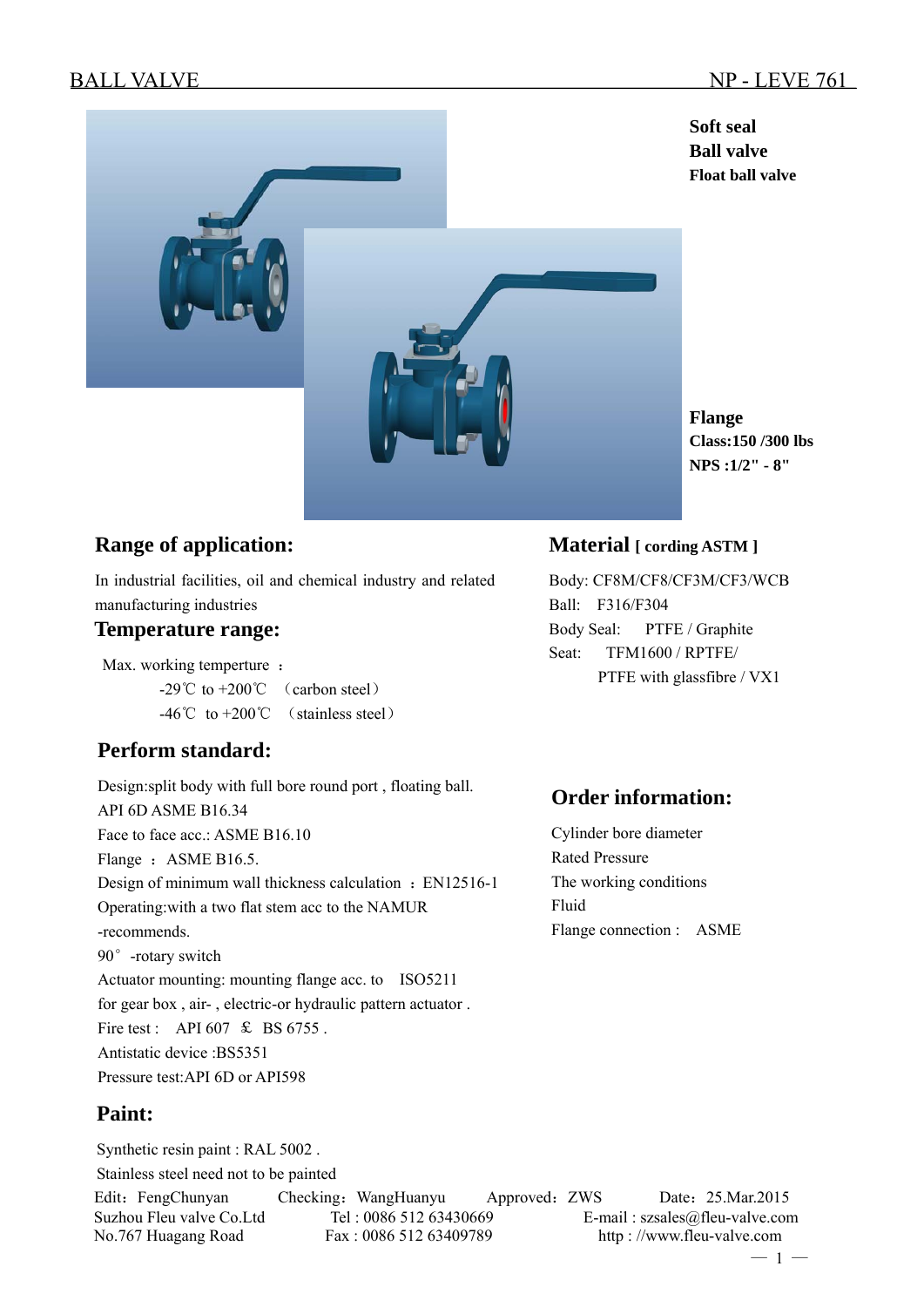# BALL VALVE NP - LEVE 761

| FIG.    | <b>CLASS</b> | <b>Material</b> | <b>RANGE</b>   |
|---------|--------------|-----------------|----------------|
| 131.761 | 150LB        | WCB             | $1/2" - 11/4"$ |
| 132.761 | 300LB        | WCB             | $1/2" - 11/4"$ |
| 151.761 | 150LB        | CF8M            | $1/2" - 11/4"$ |
| 152.761 | 300LB        | CF8M            | $1/2" - 11/4"$ |







Size :  $1/2'' - 1 1/4''$  Size :  $1 1/2'' - 8''$ 

Ball valve with full bore and Flange .

#### **Material list**

| NO.                     | Part         | <b>Material</b>                            |                                            |  |  |
|-------------------------|--------------|--------------------------------------------|--------------------------------------------|--|--|
|                         |              | FIG. 151.761 / 152.761                     | FIG. 131.761 / 132.761                     |  |  |
| $\mathbf{1}$            | Adapter      | CF8M / CF8 / CF3M / CF3                    | <b>WCB</b>                                 |  |  |
| $\mathbf{2}$            | <b>Bolts</b> | B8M                                        | B7                                         |  |  |
| 3                       | <b>Nuts</b>  | 8M                                         | 2H                                         |  |  |
| $\overline{\mathbf{4}}$ | Body seal    | <b>PTFE</b>                                | <b>PTFE</b>                                |  |  |
| 5                       | Body         | CF8M / CF8 / CF3M / CF3 / WCB              | <b>WCB</b>                                 |  |  |
| 6                       | Ball         | CF8M/F316/CF3M                             | F304                                       |  |  |
| 8                       | Seat         | TFM1600 / RPTFE/PTFE with glassfibre / VX1 | TFM1600 / RPTFE/PTFE with glassfibre / VX1 |  |  |
| 18                      | Nut          | 8M                                         | 2H                                         |  |  |
| 19                      | Lever        | CF8                                        | $Gr60-40-18$                               |  |  |
| 20                      | Gasket       | 304                                        | 304                                        |  |  |
| 21                      | Bolt         | B <sub>8</sub> M                           | B7                                         |  |  |
| 26                      | Body seal    | Graphite                                   | Graphite                                   |  |  |

Edit: FengChunyan Checking: WangHuanyu Approved: ZWS Date: 25.Mar.2015 Suzhou Fleu valve Co.Ltd Tel : 0086 512 63430669 E-mail : szsales@fleu-valve.com<br>No.767 Huagang Road Fax : 0086 512 63409789 http : //www.fleu-valve.com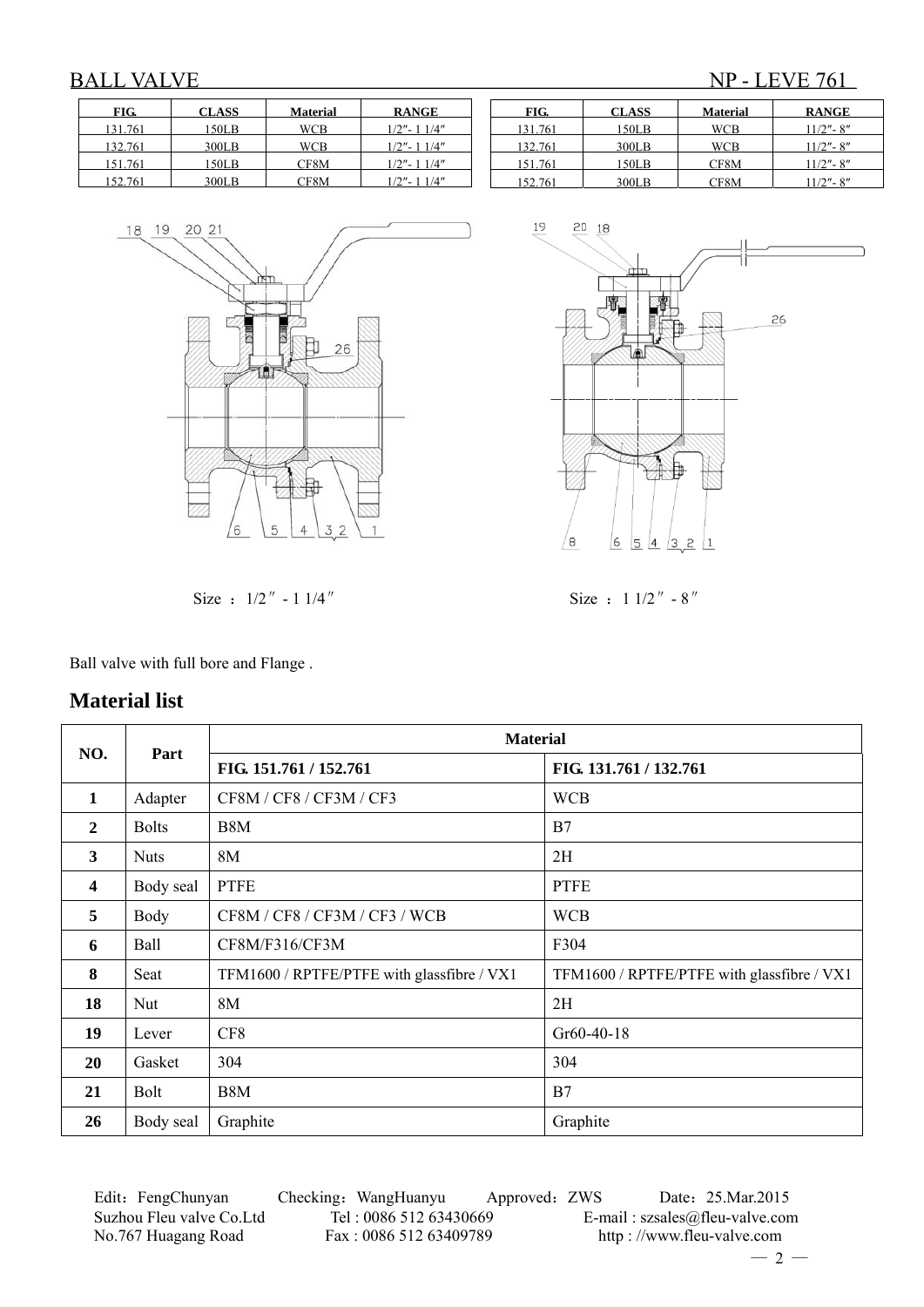## **Stopfbuchs-Varianten**

 **VSG PTFE + SPRING + GRAPHITE** (**TA AIR + FIRE SAFE**)





Size :  $1/2'' - 1 1/4''$  Size :  $1 1/2'' - 8''$ 

#### **Material list**

| NO. | Part           | <b>Material</b>        |                        |  |  |  |  |  |
|-----|----------------|------------------------|------------------------|--|--|--|--|--|
|     |                | FIG. 151.761 / 152.761 | FIG. 131.761 / 132.761 |  |  |  |  |  |
| 11  | Thrust bearing | <b>PTFE</b>            | <b>PTFE</b>            |  |  |  |  |  |
| 12  | <b>Stem</b>    | 17-4PH / F316          | 17-4PH / F316          |  |  |  |  |  |
| 13  | Packing        | <b>PTFE</b>            | <b>PTFE</b>            |  |  |  |  |  |
| 15  | Gasket         | 316                    | 316                    |  |  |  |  |  |
| 16  | Spring washer  | 17-7PH                 | 17-7PH                 |  |  |  |  |  |
| 17  | Gasket         | 316                    | 304                    |  |  |  |  |  |
| 18  | Nut            | 8M                     | 2H                     |  |  |  |  |  |
| 19  | Gasket         | 316                    | 304                    |  |  |  |  |  |
| 24  | Packing        | Graphite               | Graphite               |  |  |  |  |  |
| 25  | Gasket         | 316                    | 316                    |  |  |  |  |  |
| 26  | Body seal      | Graphite               | Graphite               |  |  |  |  |  |



#### **Dimension List**

| Size     | 1/2            | 3/4            | 1               | 11/4            | 11/2 | $\overline{2}$  | 21/2           | 3    | 4    | 6    | 8    |
|----------|----------------|----------------|-----------------|-----------------|------|-----------------|----------------|------|------|------|------|
| ΦF       | 50             | 50             | 50              | 50              | 70   | 70              | 70             | 102  | 102  | 125  | 125  |
| $\Phi G$ | M <sub>6</sub> | M <sub>6</sub> | M <sub>6</sub>  | M <sub>6</sub>  | M8   | M8              | M <sub>8</sub> | M10  | M10  | M12  | M12  |
| ΦН       | 35             | 35             | 35              | 35              | 55   | 55              | 55             | 70   | 70   | 85   | 85   |
| L        | 19.5           | 25.6           | 34.5            | 34.5            | 38   | 38              | 44             | 50   | 50   | 61   | 61   |
| $\Omega$ | 10.7           | 12.8           | 20.7            | 20.7            | 23.8 | 23.8            | 30.3           | 32.8 | 32.8 | 39.8 | 39.8 |
| N        | 8.8            | 12.8           | 13.8            | 13.8            | 14.2 | 14.2            | 13.7           | 17.2 | 17.2 | 21.2 | 21.2 |
| Q        | 11             | 11             | 14              | 14              | 17   | 17              | 17             | 19   | 19   | 27   | 27   |
| ΦR       | 14             | 14             | 18              | 18              | 22   | 22              | 22             | 26   | 30   | 40   | 50   |
| S        | $\overline{2}$ | $\overline{2}$ | 2               | $\overline{2}$  | 3    | 3               | 3              | 3    | 3    | 3    | 3    |
| ISO5211  | F05            | F05            | F <sub>05</sub> | F <sub>05</sub> | F07  | F <sub>07</sub> | F07            | F10  | F10  | F12  | F14  |

Edit: FengChunyan Checking: WangHuanyu Approved: ZWS Date: 25.Mar.2015 Suzhou Fleu valve Co.Ltd Tel : 0086 512 63430669 E-mail : szsales@fleu-valve.com<br>No.767 Huagang Road Fax : 0086 512 63409789 http : //www.fleu-valve.com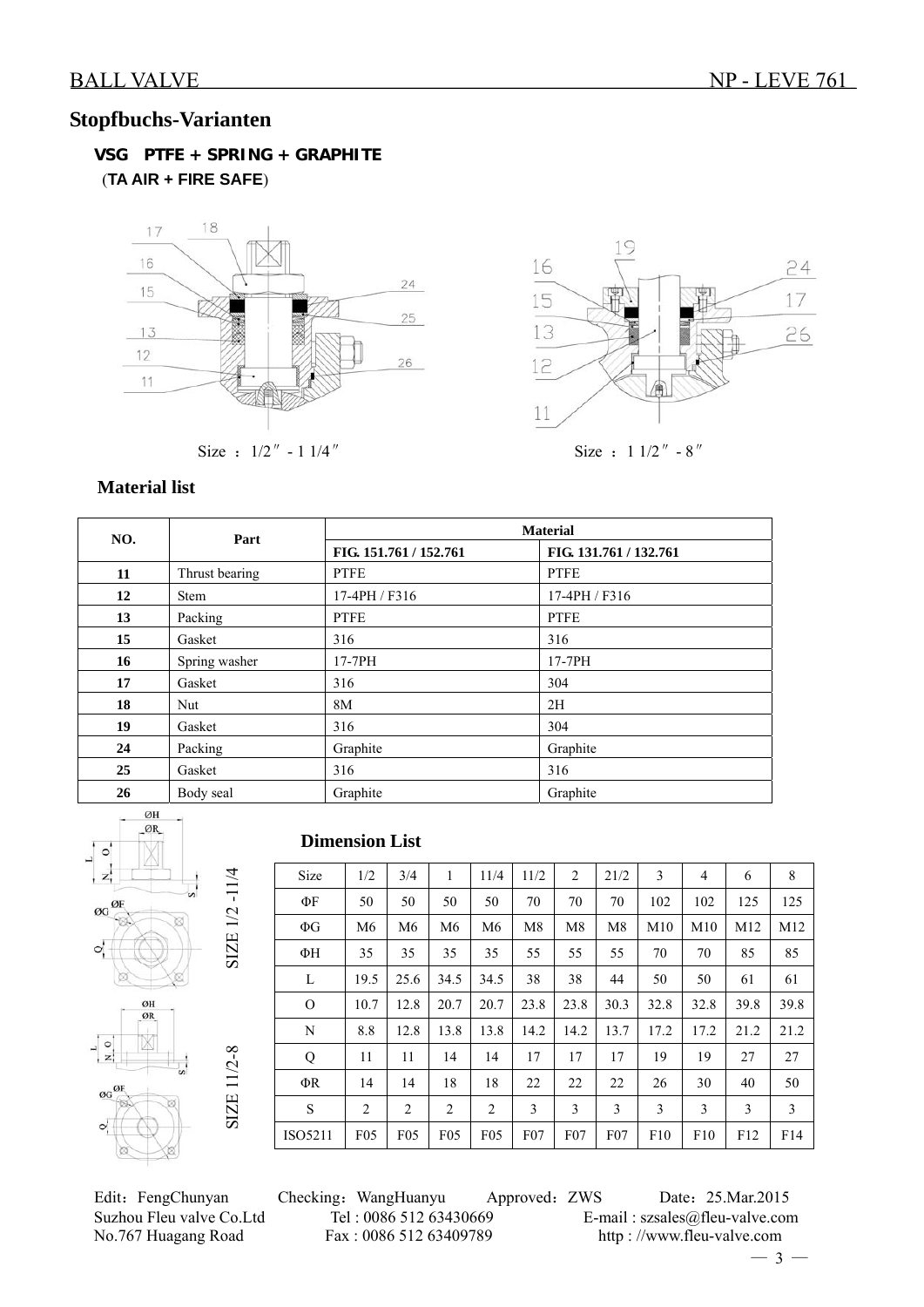## **WRG WEDGE RING + GRAPHITE (TA AIR + FIRE SAFE )**



#### **Material list**

| NO. | Part           | <b>Material</b>        |                        |  |  |  |  |  |
|-----|----------------|------------------------|------------------------|--|--|--|--|--|
|     |                | FIG. 151.761 / 152.761 | FIG. 131.761 / 132.761 |  |  |  |  |  |
| 11  | Thrust bearing | <b>PTFE</b>            | <b>PTFE</b>            |  |  |  |  |  |
| 12  | <b>Stem</b>    | 17-4PH / F316          | 17-4PH / F316          |  |  |  |  |  |
| 13  | Packing        | <b>PTFE</b>            | <b>PTFE</b>            |  |  |  |  |  |
| 14  | Packing        | Graphite               | Graphite               |  |  |  |  |  |
| 15  | Gasket         | 316                    | 316                    |  |  |  |  |  |
| 16  | Packing        | Graphite               | Graphite               |  |  |  |  |  |
| 17  | Gasket         | 316                    | 304                    |  |  |  |  |  |
| 18  | Nut            | 8M                     | 2H                     |  |  |  |  |  |
| 19  | Body seal      | Graphite               | Graphite               |  |  |  |  |  |
| 20  | Body seal      | <b>PTFE</b>            | <b>PTFE</b>            |  |  |  |  |  |



#### **Dimension List**

| Size        | 1/2            | 3/4             | 1               | 11/4            | 11/2            | $\overline{2}$ | 21/2            | 3    | 4    | 6    | 8    |
|-------------|----------------|-----------------|-----------------|-----------------|-----------------|----------------|-----------------|------|------|------|------|
| ФF          | 50             | 50              | 50              | 50              | 70              | 70             | 70              | 102  | 102  | 125  | 125  |
| $\Phi$ G    | M <sub>6</sub> | M <sub>6</sub>  | M6              | M <sub>6</sub>  | M8              | M <sub>8</sub> | M8              | M10  | M10  | M12  | M12  |
| ΦН          | 35             | 35              | 35              | 35              | 55              | 55             | 55              | 70   | 70   | 85   | 85   |
| L           | 19.5           | 25.6            | 34.5            | 34.5            | 38              | 38             | 44              | 50   | 50   | 61   | 61   |
| $\Omega$    | 10.7           | 12.8            | 20.7            | 20.7            | 23.8            | 23.8           | 30.3            | 32.8 | 32.8 | 39.8 | 39.8 |
| N           | 8.8            | 12.8            | 13.8            | 13.8            | 14.2            | 14.2           | 13.7            | 17.2 | 17.2 | 21.2 | 21.2 |
| Q           | 11             | 11              | 14              | 14              | 17              | 17             | 17              | 19   | 19   | 27   | 27   |
| ΦR          | 14             | 14              | 18              | 18              | 22              | 22             | 22              | 26   | 30   | 40   | 50   |
| $\mathbf S$ | $\overline{2}$ | $\overline{c}$  | $\overline{c}$  | $\overline{2}$  | 3               | 3              | 3               | 3    | 3    | 3    | 3    |
| ISO5211     | F05            | F <sub>05</sub> | F <sub>05</sub> | F <sub>05</sub> | F <sub>07</sub> | $F_{07}$       | F <sub>07</sub> | F10  | F10  | F12  | F14  |

Edit: FengChunyan Checking: WangHuanyu Approved: ZWS Date: 25.Mar.2015 Suzhou Fleu valve Co.Ltd Tel : 0086 512 63430669 E-mail : szsales@fleu-valve.com<br>No.767 Huagang Road Fax : 0086 512 63409789 http : //www.fleu-valve.com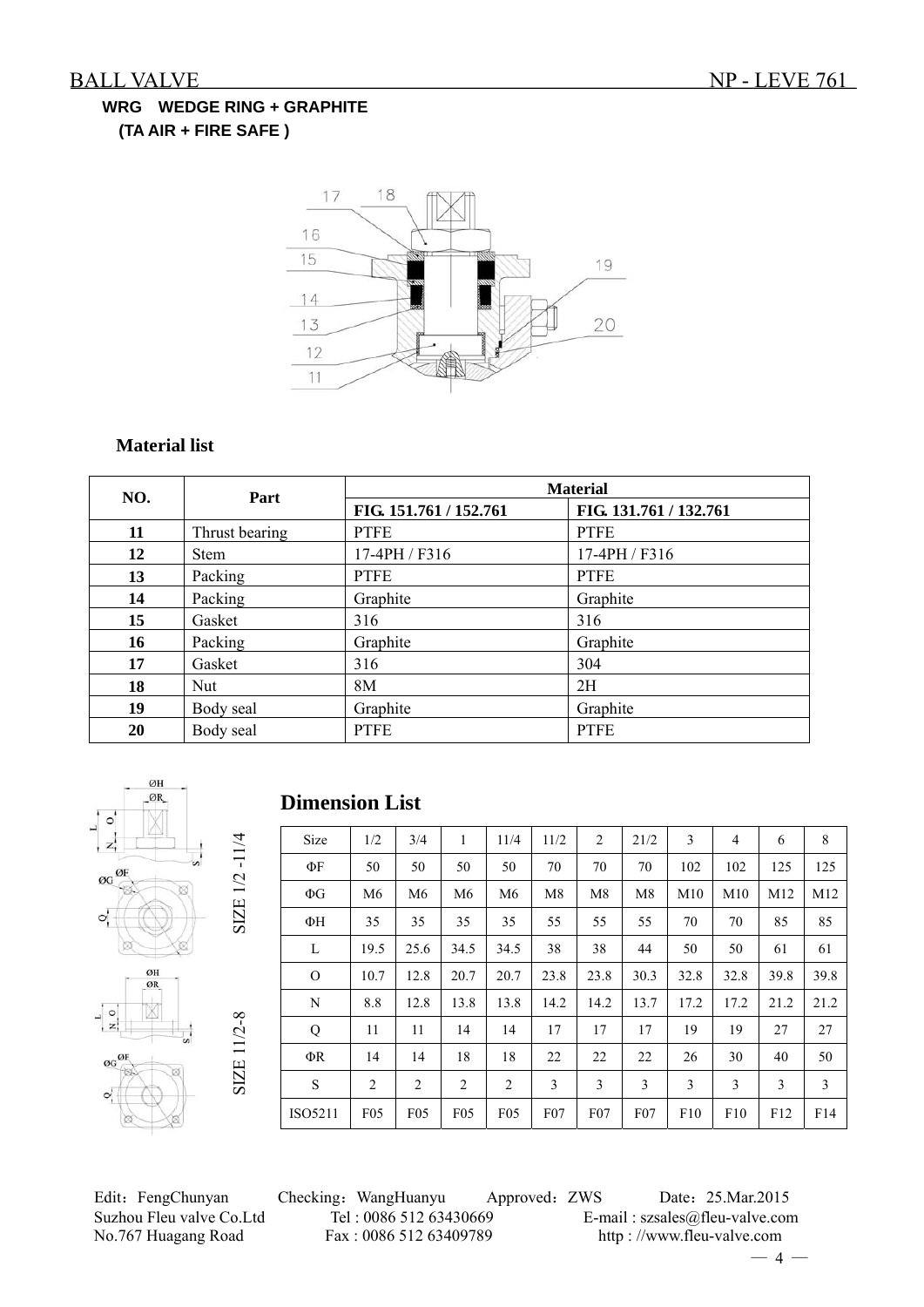## BALL VALVE NP - LEVE 761

| FIG.    | <b>CLASS</b> | <b>Material</b> | <b>RANGE</b>   |
|---------|--------------|-----------------|----------------|
| 131.761 | 150LB        | WCB             | $1/2" - 11/4"$ |
| 132.761 | 300LB        | <b>WCB</b>      | $1/2" - 11/4"$ |
| 151.761 | 150LB        | CF8M            | $1/2" - 11/4"$ |
| 152.761 | 300LB        | CF8M            | $1/2" - 11/4"$ |







Size :  $1/2'' - 1 1/4''$  Size :  $1 1/2'' - 8''$ 

 Ball valve with full bore and Flange . Flange end: API 6D ASME B16.34 ; Face to face: ASME B16.10 .  **Dimension List**

| <b>Class</b> | <b>Size</b>             | d   | L   | $\bf{H}$ | W   | D   | $\mathbf b$ | $\mathbf f$ | d1  | D <sub>1</sub> | $n-d2$    | Weight |
|--------------|-------------------------|-----|-----|----------|-----|-----|-------------|-------------|-----|----------------|-----------|--------|
|              | 1/2                     | 15  | 108 | 117      | 200 | 89  | 11.2        | 1.6         | 35  | 60.5           | $4 - 16$  | 2.3    |
|              | 3/4                     | 20  | 117 | 124      | 200 | 99  | 12.8        | 1.6         | 43  | 70             | $4-16$    | 3.0    |
|              | $\mathbf{1}$            | 25  | 127 | 129      | 220 | 108 | 14.3        | 1.6         | 51  | 79.2           | $4-16$    | 4.0    |
|              | $11/4$                  | 32  | 140 | 145      | 220 | 117 | 15.8        | 1.6         | 64  | 89             | $4 - 16$  | 5.5    |
|              | 11/2                    | 40  | 165 | 155      | 270 | 127 | 17.3        | 1.6         | 73  | 98.6           | $4-16$    | 7.0    |
| <b>150Lb</b> | $\overline{2}$          | 50  | 178 | 161      | 270 | 152 | 19.1        | 1.6         | 92  | 120.7          | $4-19$    | 9.5    |
|              | 21/2                    | 65  | 190 | 173      | 360 | 178 | 22.2        | 1.6         | 105 | 139.7          | $4-19$    | 15     |
|              | $\mathbf{3}$            | 77  | 203 | 205      | 360 | 191 | 24          | 1.6         | 127 | 152.4          | $4 - 19$  | 24     |
|              | $\overline{\mathbf{4}}$ | 100 | 229 | 227      | 360 | 229 | 24          | 1.6         | 157 | 190.5          | $8-19$    | 33     |
|              | 5                       | 125 | 356 | 235      | 500 | 254 | 24          | 1.6         | 186 | 215.9          | $8 - 22$  | 58     |
|              | 6                       | 150 | 394 | 251      | 650 | 279 | 25.5        | 1.6         | 216 | 241.3          | $8 - 22$  | 93     |
|              | 8                       | 200 | 457 | 346      | 750 | 343 | 28.5        | 1.6         | 270 | 298.5          | $8 - 22$  | 160    |
|              | 1/2                     | 15  | 140 | 117      | 200 | 95  | 14.3        | 1.6         | 35  | 66.5           | $4 - 16$  | 2.5    |
|              | 3/4                     | 20  | 152 | 124      | 200 | 117 | 15.8        | 1.6         | 43  | 82.5           | $4 - 19$  | 3.5    |
|              | 1                       | 25  | 165 | 129      | 220 | 124 | 17.3        | 1.6         | 51  | 89             | $4-19$    | 5.5    |
|              | 11/4                    | 32  | 178 | 145      | 220 | 133 | 19.1        | 1.6         | 64  | 98.5           | $4 - 19$  | 7.6    |
|              | 11/2                    | 40  | 190 | 155      | 270 | 155 | 20.7        | 1.6         | 73  | 114.3          | $4 - 22$  | 10.5   |
| 300Lb        | $\mathbf{2}$            | 50  | 216 | 161      | 270 | 165 | 22.2        | 1.6         | 92  | 127            | $8-19$    | 14.5   |
|              | 21/2                    | 65  | 241 | 173      | 360 | 191 | 25.5        | 1.6         | 105 | 149.4          | $8-22$    | 23.5   |
|              | $\mathbf{3}$            | 77  | 282 | 205      | 360 | 210 | 28.5        | 1.6         | 127 | 168.1          | $8 - 22$  | 29.5   |
|              | $\overline{\mathbf{4}}$ | 100 | 305 | 227      | 360 | 254 | 31.8        | 1.6         | 157 | 200.2          | $8 - 22$  | 55     |
|              | 5                       | 125 | 381 | 235      | 500 | 279 | 34.9        | 1.6         | 186 | 235            | $8 - 22$  | 81     |
|              | 6                       | 150 | 403 | 251      | 650 | 318 | 36.7        | 1.6         | 216 | 269.7          | $12 - 22$ | 118    |
|              | 8                       | 200 | 502 | 346      | 750 | 381 | 41.2        | 1.6         | 270 | 330.2          | 12-22     | 200    |

Edit: FengChunyan Checking: WangHuanyu Approved: ZWS Date: 25.Mar.2015 Suzhou Fleu valve Co.Ltd Tel : 0086 512 63430669 E-mail : szsales@fleu-valve.com<br>No.767 Huagang Road Fax : 0086 512 63409789 http : //www.fleu-valve.com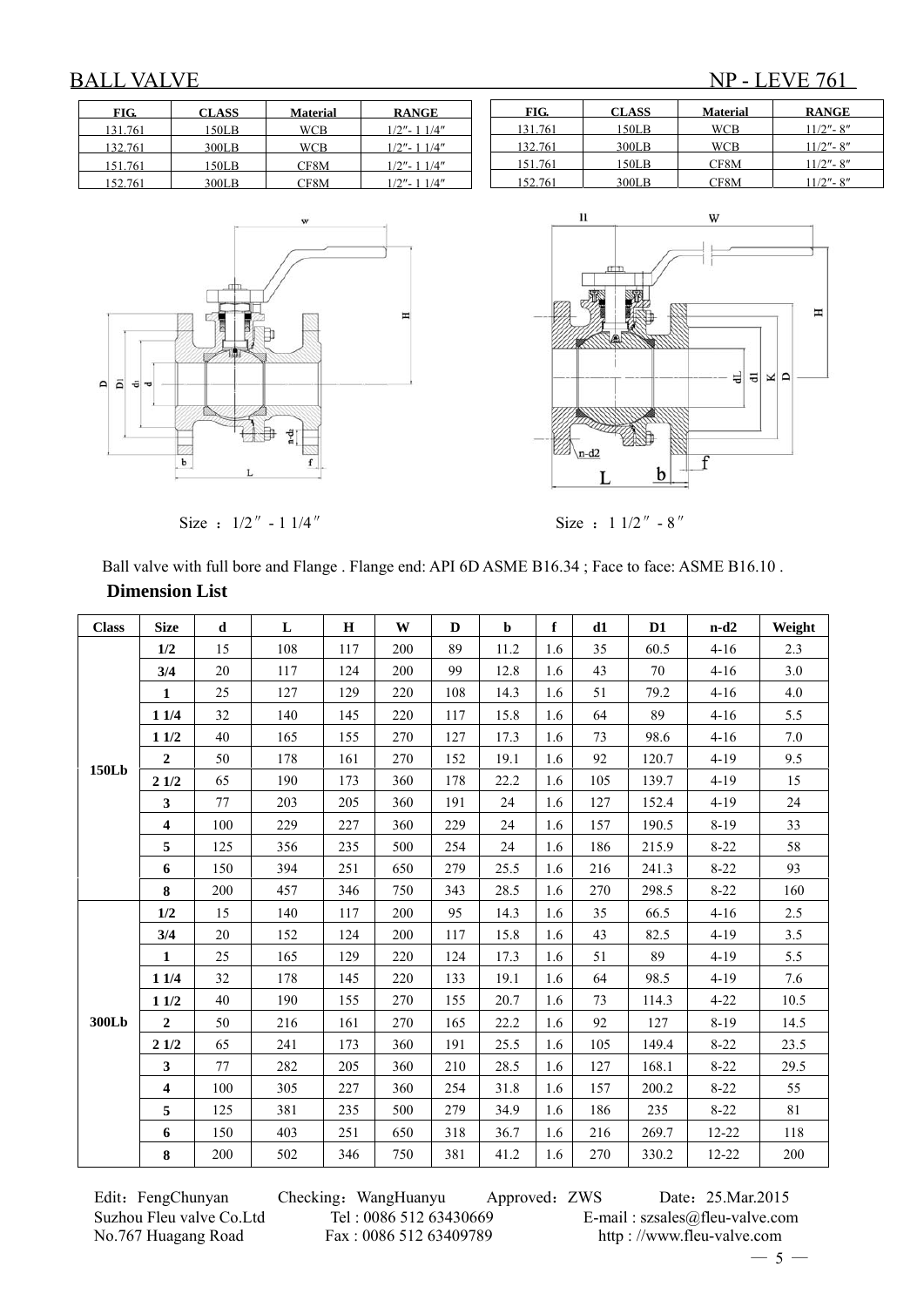

Long stem ball valve with full bore and Flange . Design: API 6D ASME B16.34; Face to face: ASME B16.10. Flange:ASME B16.5

#### $\overline{a}$ **Material list**

| NO.          | Part         | <b>Material</b>                            |                                            |  |  |  |  |  |  |
|--------------|--------------|--------------------------------------------|--------------------------------------------|--|--|--|--|--|--|
|              |              | FIG. 151.761 / 152.761                     | FIG. 131.761 / 132.761                     |  |  |  |  |  |  |
| 1            | Adapter      | CF8M / CF8 / CF3M / CF3                    | <b>WCB</b>                                 |  |  |  |  |  |  |
| $\mathbf{2}$ | <b>Bolts</b> | B8M                                        | B7                                         |  |  |  |  |  |  |
| 3            | <b>Nuts</b>  | 8M                                         | 2H                                         |  |  |  |  |  |  |
| 4            | Body seal    | <b>PTFE</b>                                | <b>PTFE</b>                                |  |  |  |  |  |  |
| 5            | Body         | CF8M / CF8 / CF3M / CF3                    | <b>WCB</b>                                 |  |  |  |  |  |  |
| 6            | Ball         | CF8M/316/CF3M                              | CF8M/316/CF3M                              |  |  |  |  |  |  |
| 8            | Seat         | TFM1600 / RPTFE/PTFE with glassfibre / VX1 | TFM1600 / RPTFE/PTFE with glassfibre / VX1 |  |  |  |  |  |  |
| 11           | Stem         | 17-4PH / F316                              | 17-4PH / F316                              |  |  |  |  |  |  |
| 18           | Lever        | CF8                                        | $Gr.60-40-18$                              |  |  |  |  |  |  |
| 19           | Gasket       | 304                                        | 304                                        |  |  |  |  |  |  |
| 20           | <b>Bolts</b> | <b>B8 M</b>                                | B7                                         |  |  |  |  |  |  |
| 25           | Case         | CF8M / CF8 / CF3M / CF3                    | <b>WCB</b>                                 |  |  |  |  |  |  |
| 26           | Long stem    | 17-4PH / F316                              | 17-4PH / F316                              |  |  |  |  |  |  |

#### **Dimension List**

| Class | Size           | d   | L   | H   | w   | D   | b    | $\mathbf{f}$ | d1  | D1    | $n-d2$    | Weight |
|-------|----------------|-----|-----|-----|-----|-----|------|--------------|-----|-------|-----------|--------|
|       | 1/2            | 15  | 108 | 217 | 200 | 89  | 11.2 | 1.6          | 35  | 60.5  | $4 - 16$  |        |
|       | 3/4            | 20  | 117 | 224 | 200 | 99  | 12.8 | 1.6          | 43  | 70    | $4 - 16$  |        |
|       | $\blacksquare$ | 25  | 127 | 229 | 220 | 108 | 14.3 | 1.6          | 51  | 79.2  | $4 - 16$  |        |
|       | 11/4           | 32  | 140 | 245 | 220 | 117 | 15.8 | 1.6          | 64  | 89    | $4 - 16$  |        |
|       | 11/2           | 40  | 165 | 255 | 270 | 127 | 17.3 | 1.6          | 73  | 98.6  | $4 - 16$  |        |
|       | $2^{\circ}$    | 50  | 178 | 261 | 270 | 152 | 19.1 | 1.6          | 92  | 120.7 | $4 - 19$  |        |
|       | 21/2           | 65  | 190 | 273 | 360 | 178 | 22.2 | 1.6          | 105 | 139.7 | $4 - 19$  |        |
| 150Lb | $\mathbf{3}$   | 77  | 203 | 305 | 360 | 191 | 24   | 1.6          | 127 | 152.4 | $4 - 19$  |        |
|       | 4              | 100 | 229 | 327 | 360 | 229 | 24   | 1.6          | 157 | 190.5 | $8 - 19$  |        |
|       | 5              | 125 | 356 | 335 | 500 | 254 | 24   | 1.6          | 186 | 215.9 | $8 - 22$  |        |
|       | 6              | 150 | 394 | 351 | 650 | 279 | 25.5 | 1.6          | 216 | 241.3 | $8 - 22$  |        |
|       | 8              | 200 | 457 | 446 | 750 | 343 | 28.5 | 1.6          | 270 | 298.5 | $8 - 22$  |        |
|       | 1/2            | 15  | 140 | 217 | 200 | 95  | 14.3 | 1.6          | 35  | 66.5  | $4 - 16$  |        |
|       | 3/4            | 20  | 152 | 224 | 200 | 117 | 15.8 | 1.6          | 43  | 82.5  | $4 - 19$  |        |
|       | $\blacksquare$ | 25  | 165 | 229 | 220 | 124 | 17.3 | 1.6          | 51  | 89    | $4 - 19$  |        |
|       | 11/4           | 32  | 178 | 245 | 220 | 133 | 19.1 | 1.6          | 64  | 98.5  | $4 - 19$  |        |
|       | 11/2           | 40  | 190 | 255 | 270 | 155 | 20.7 | 1.6          | 73  | 114.3 | $4 - 22$  |        |
| 300Lb | $\overline{2}$ | 50  | 216 | 261 | 270 | 165 | 22.2 | 1.6          | 92  | 127   | $8 - 19$  |        |
|       | 21/2           | 65  | 241 | 273 | 360 | 191 | 25.5 | 1.6          | 105 | 149.4 | $8 - 22$  |        |
|       | $\mathbf{3}$   | 77  | 282 | 305 | 360 | 210 | 28.5 | 1.6          | 127 | 168.1 | $8 - 22$  |        |
|       | 4              | 100 | 305 | 327 | 360 | 254 | 31.8 | 1.6          | 157 | 200.2 | $8 - 22$  |        |
|       | 5              | 125 | 381 | 335 | 500 | 279 | 34.9 | 1.6          | 186 | 235   | $8 - 22$  |        |
|       | 6              | 150 | 403 | 351 | 650 | 318 | 36.7 | 1.6          | 216 | 269.7 | $12 - 22$ |        |
|       | 8              | 200 | 502 | 446 | 750 | 381 | 41.2 | 1.6          | 270 | 330.2 | $12 - 22$ |        |

Edit: FengChunyan Checking: WangHuanyu Approved: ZWS Date: 25.Mar.2015 Suzhou Fleu valve Co.Ltd Tel : 0086 512 63430669 E-mail : szsales@fleu-valve.com<br>No.767 Huagang Road Fax : 0086 512 63409789 http : //www.fleu-valve.com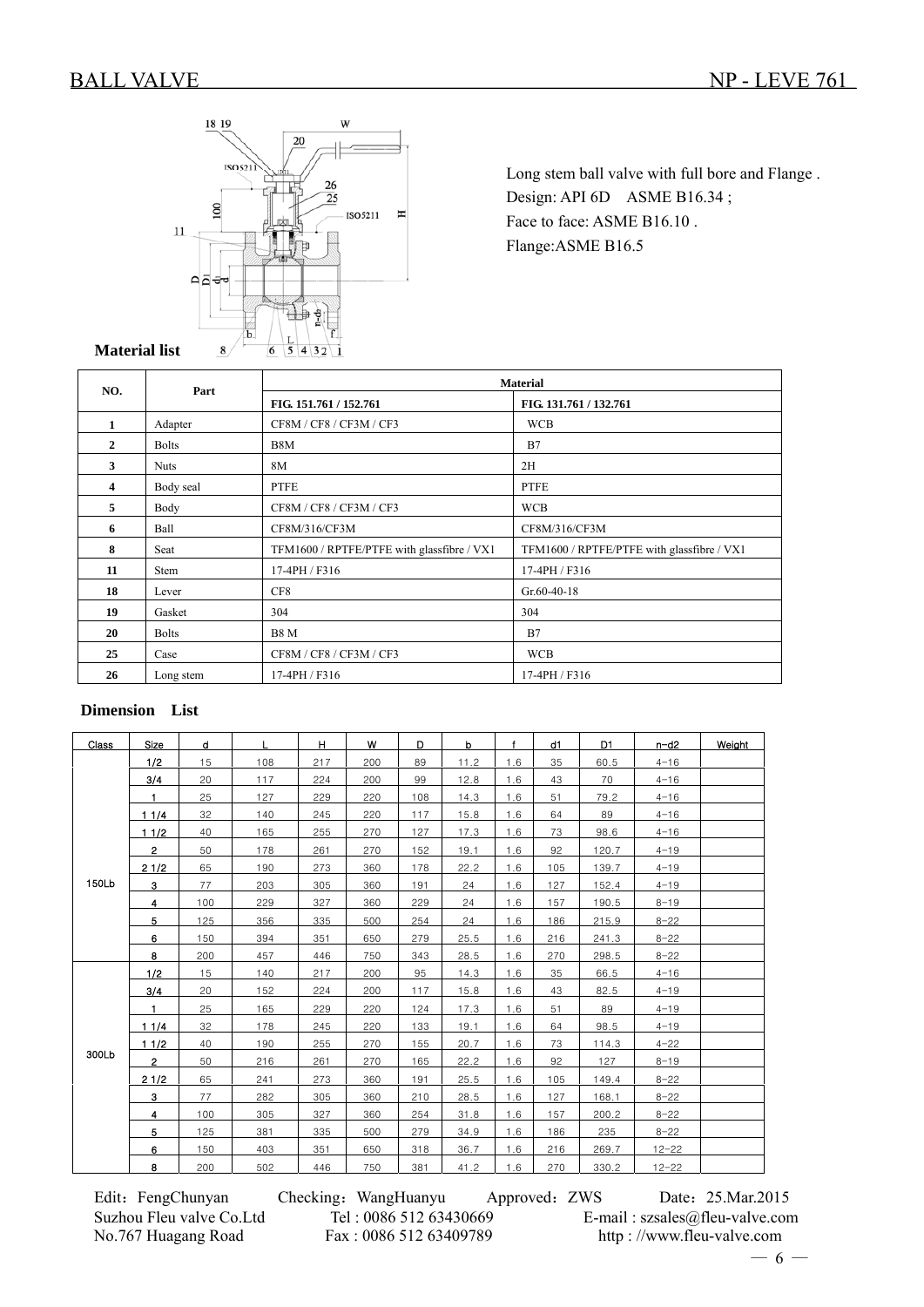

 **Long stem V - seal ( PTFE) + Graphite** 

### **Material list**

| NO. | Part              | <b>Material</b>        |                        |  |  |  |  |
|-----|-------------------|------------------------|------------------------|--|--|--|--|
|     |                   | FIG. 151.761 / 152.761 | FIG. 131.761 / 132.761 |  |  |  |  |
| 25  | Case              | CF8M/CF8/CF3M/CF3      | <b>WCB</b>             |  |  |  |  |
| 26  | Long stem         | 17-4PH / F316          | 17-4PH / F316          |  |  |  |  |
| 27  | bearing<br>Thrust | PTFE+25%glass          | PTFE+25%glass          |  |  |  |  |
| 28  | Gasket            | <b>PTFE</b>            | <b>PTFE</b>            |  |  |  |  |

## **Dimension List**

| <b>NPS</b> | <b>Class</b> | H   | <b>ISO5211</b> |
|------------|--------------|-----|----------------|
| $1/2$ "    | 150/300      | 100 | F05            |
| 3/4"       | 150/300      | 100 | F05            |
| 1"         | 150/300      | 100 | F05            |
| 11/4"      | 150/300      | 100 | F05            |
| 11/2"      | 150/300      | 100 | F07            |
| 2"         | 150/300      | 100 | F07            |
| 21/2"      | 150/300      | 100 | F07            |
| 3"         | 150/300      | 100 | F10            |
| 4"         | 150/300      | 100 | F10            |
| 5"         | 150/300      | 100 | F12            |
| 6"         | 150/300      | 100 | F12            |
| 8"         | 150          | 100 | F14            |
|            | 300          | 100 | F16            |

Edit: FengChunyan Checking: WangHuanyu Approved: ZWS Date: 25.Mar.2015 Suzhou Fleu valve Co.Ltd Tel : 0086 512 63430669 E-mail : szsales@fleu-valve.com<br>No.767 Huagang Road Fax : 0086 512 63409789 http : //www.fleu-valve.com